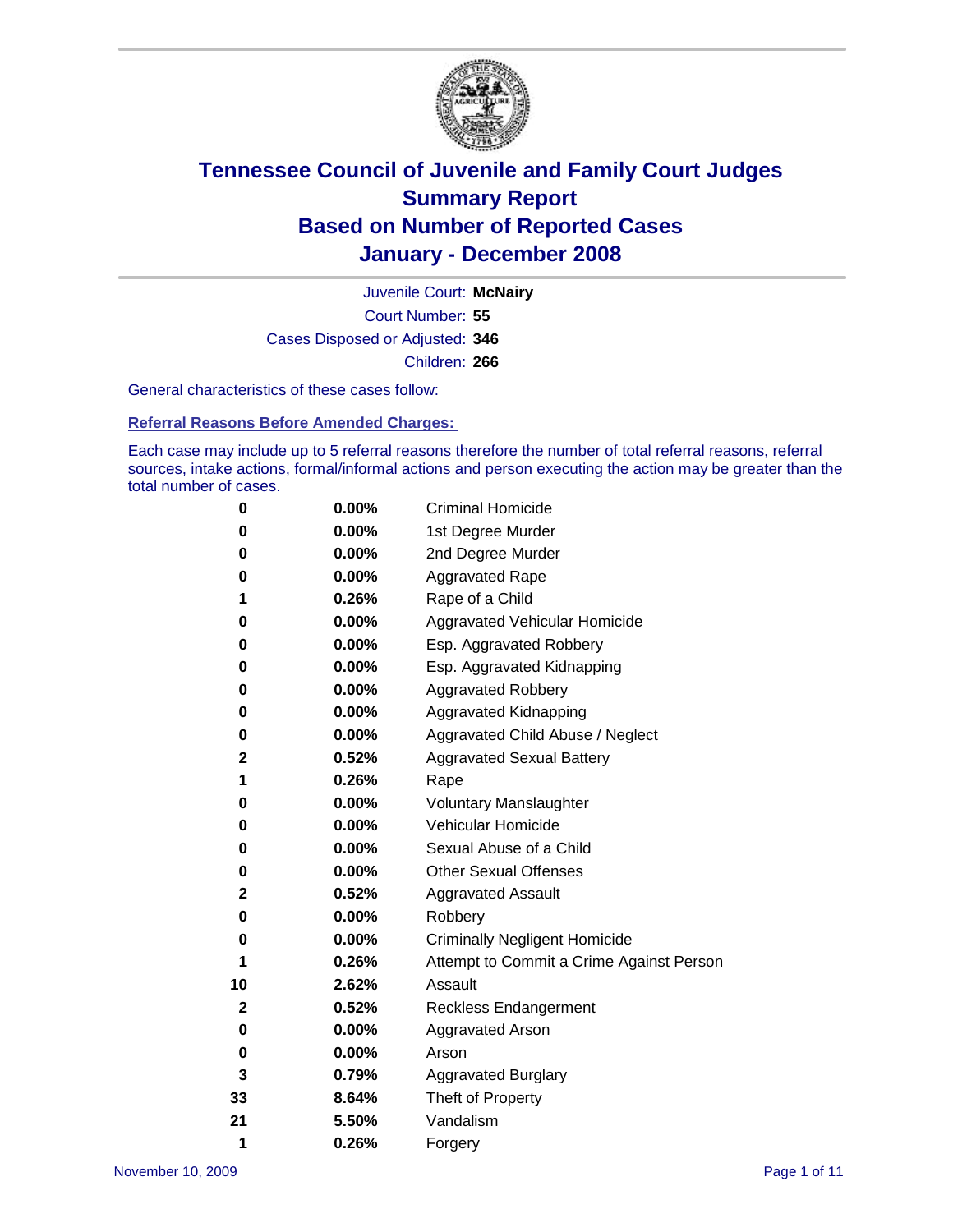

Court Number: **55** Juvenile Court: **McNairy** Cases Disposed or Adjusted: **346** Children: **266**

#### **Referral Reasons Before Amended Charges:**

Each case may include up to 5 referral reasons therefore the number of total referral reasons, referral sources, intake actions, formal/informal actions and person executing the action may be greater than the total number of cases.

| 0            | 0.00%    | <b>Worthless Checks</b>                                     |  |  |  |
|--------------|----------|-------------------------------------------------------------|--|--|--|
| 0            | 0.00%    | Illegal Possession / Fraudulent Use of Credit / Debit Cards |  |  |  |
| 6            | 1.57%    | <b>Burglary</b>                                             |  |  |  |
| 0            | $0.00\%$ | Unauthorized Use of a Vehicle                               |  |  |  |
| 0            | $0.00\%$ | <b>Cruelty to Animals</b>                                   |  |  |  |
| 0            | $0.00\%$ | Sale of Controlled Substances                               |  |  |  |
| 3            | 0.79%    | <b>Other Drug Offenses</b>                                  |  |  |  |
| 15           | 3.93%    | Possession of Controlled Substances                         |  |  |  |
| 0            | $0.00\%$ | <b>Criminal Attempt</b>                                     |  |  |  |
| 0            | 0.00%    | Carrying Weapons on School Property                         |  |  |  |
| 1            | 0.26%    | Unlawful Carrying / Possession of a Weapon                  |  |  |  |
| 1            | 0.26%    | <b>Evading Arrest</b>                                       |  |  |  |
| 0            | 0.00%    | Escape                                                      |  |  |  |
| 1            | 0.26%    | Driving Under Influence (DUI)                               |  |  |  |
| 11           | 2.88%    | Possession / Consumption of Alcohol                         |  |  |  |
| $\mathbf{2}$ | 0.52%    | Resisting Stop, Frisk, Halt, Arrest or Search               |  |  |  |
| $\mathbf 2$  | 0.52%    | <b>Aggravated Criminal Trespass</b>                         |  |  |  |
| 0            | 0.00%    | Harassment                                                  |  |  |  |
| 0            | $0.00\%$ | Failure to Appear                                           |  |  |  |
| 0            | 0.00%    | Filing a False Police Report                                |  |  |  |
| 0            | $0.00\%$ | Criminal Impersonation                                      |  |  |  |
| 4            | 1.05%    | <b>Disorderly Conduct</b>                                   |  |  |  |
| 5            | 1.31%    | <b>Criminal Trespass</b>                                    |  |  |  |
| 7            | 1.83%    | Public Intoxication                                         |  |  |  |
| 0            | $0.00\%$ | Gambling                                                    |  |  |  |
| 125          | 32.72%   | Traffic                                                     |  |  |  |
| 0            | $0.00\%$ | Local Ordinances                                            |  |  |  |
| $\mathbf 2$  | 0.52%    | Violation of Wildlife Regulations                           |  |  |  |
| $\bf{0}$     | $0.00\%$ | Contempt of Court                                           |  |  |  |
| 9            | 2.36%    | Violation of Probation                                      |  |  |  |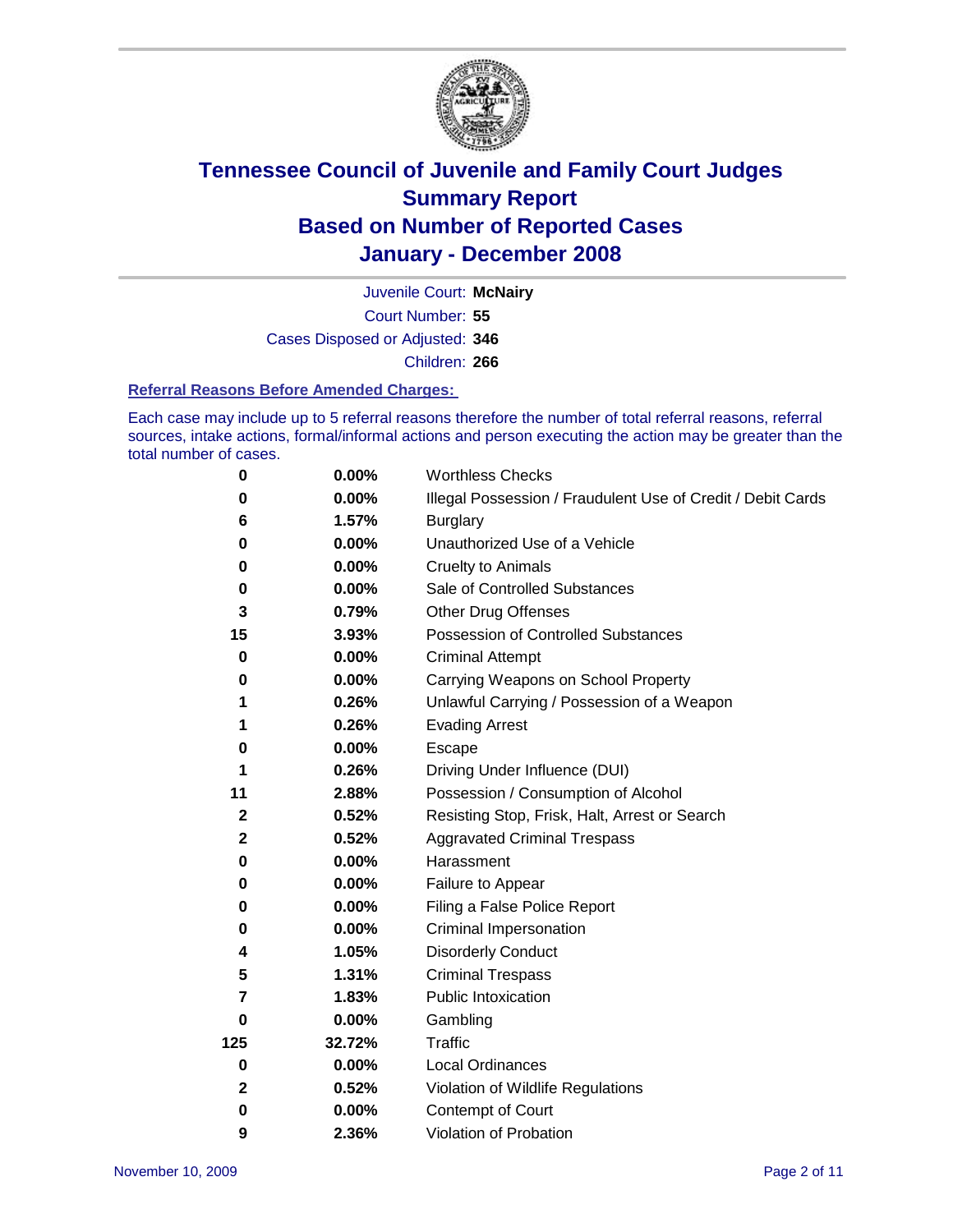

Court Number: **55** Juvenile Court: **McNairy** Cases Disposed or Adjusted: **346** Children: **266**

#### **Referral Reasons Before Amended Charges:**

Each case may include up to 5 referral reasons therefore the number of total referral reasons, referral sources, intake actions, formal/informal actions and person executing the action may be greater than the total number of cases.

| 0           | 0.00%   | Violation of Aftercare                 |
|-------------|---------|----------------------------------------|
| 25          | 6.54%   | <b>Unruly Behavior</b>                 |
| 20          | 5.24%   | Truancy                                |
| 14          | 3.66%   | In-State Runaway                       |
| $\bf{0}$    | 0.00%   | Out-of-State Runaway                   |
| 27          | 7.07%   | Possession of Tobacco Products         |
| 3           | 0.79%   | Violation of a Valid Court Order       |
| 10          | 2.62%   | Violation of Curfew                    |
| 0           | 0.00%   | Sexually Abused Child                  |
| 0           | 0.00%   | <b>Physically Abused Child</b>         |
| $\mathbf 2$ | 0.52%   | Dependency / Neglect                   |
| 0           | 0.00%   | <b>Termination of Parental Rights</b>  |
| 0           | 0.00%   | <b>Violation of Pretrial Diversion</b> |
| 0           | 0.00%   | Violation of Informal Adjustment       |
| 0           | 0.00%   | <b>Judicial Review</b>                 |
| 0           | 0.00%   | <b>Administrative Review</b>           |
| 0           | 0.00%   | <b>Foster Care Review</b>              |
| 6           | 1.57%   | Custody                                |
| 0           | 0.00%   | Visitation                             |
| 0           | 0.00%   | Paternity / Legitimation               |
| 0           | 0.00%   | <b>Child Support</b>                   |
| 0           | 0.00%   | <b>Request for Medical Treatment</b>   |
| 0           | 0.00%   | <b>Consent to Marry</b>                |
| 4           | 1.05%   | Other                                  |
| 382         | 100.00% | <b>Total Referrals</b>                 |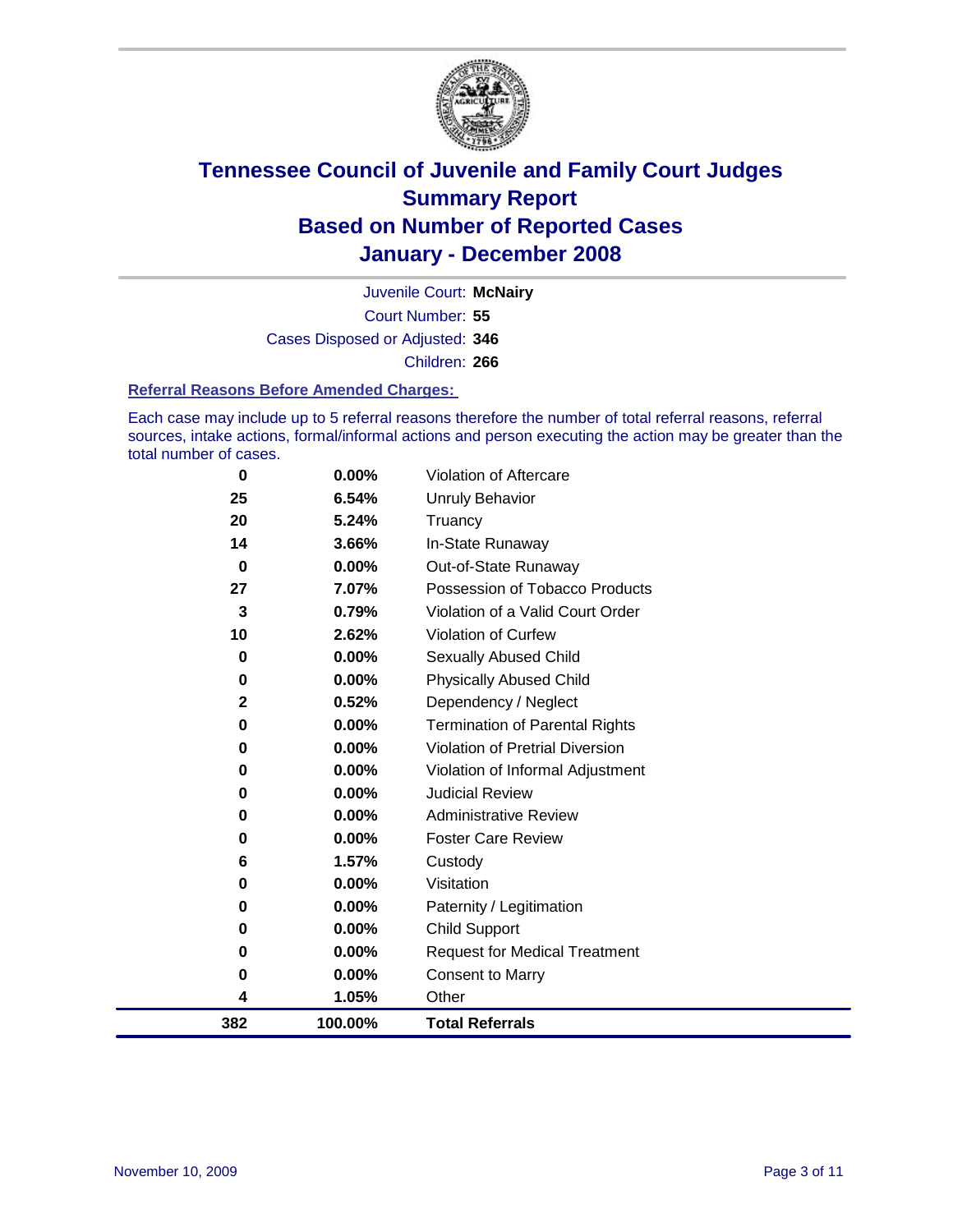

|                                 |          | Juvenile Court: McNairy           |  |  |  |  |
|---------------------------------|----------|-----------------------------------|--|--|--|--|
| Court Number: 55                |          |                                   |  |  |  |  |
| Cases Disposed or Adjusted: 346 |          |                                   |  |  |  |  |
|                                 |          | Children: 266                     |  |  |  |  |
| <b>Referral Sources: 1</b>      |          |                                   |  |  |  |  |
| 273                             | 71.47%   | Law Enforcement                   |  |  |  |  |
| 21                              | 5.50%    | Parents                           |  |  |  |  |
| 5                               | 1.31%    | <b>Relatives</b>                  |  |  |  |  |
| 0                               | $0.00\%$ | Self                              |  |  |  |  |
| 57                              | 14.92%   | School                            |  |  |  |  |
| 1                               | 0.26%    | <b>CSA</b>                        |  |  |  |  |
| 1                               | 0.26%    | <b>DCS</b>                        |  |  |  |  |
| 1                               | 0.26%    | <b>Other State Department</b>     |  |  |  |  |
| 0                               | $0.00\%$ | <b>District Attorney's Office</b> |  |  |  |  |

**4.97%** Court Staff

| 382 | 100.00% |                                | <b>Total Referral Sources</b> |
|-----|---------|--------------------------------|-------------------------------|
|     | 0       | $0.00\%$<br>Other              |                               |
|     | 0       | Unknown<br>$0.00\%$            |                               |
|     | 0       | $0.00\%$<br>Hospital           |                               |
|     | 1       | 0.26%                          | Child & Parent                |
|     | 1       | Victim<br>0.26%                |                               |
|     | 0       | <b>Other Court</b><br>$0.00\%$ |                               |
|     | 2       | 0.52%<br>Social Agency         |                               |

### **Age of Child at Referral: 2**

| 266 | 100.00%  | <b>Total Child Count</b> |  |
|-----|----------|--------------------------|--|
| 0   | $0.00\%$ | <b>Unknown</b>           |  |
| 1   | 0.38%    | Ages 19 and Over         |  |
| 91  | 34.21%   | Ages 17 through 18       |  |
| 127 | 47.74%   | Ages 15 through 16       |  |
| 33  | 12.41%   | Ages 13 through 14       |  |
| 6   | 2.26%    | Ages 11 through 12       |  |
| 8   | 3.01%    | Ages 10 and Under        |  |
|     |          |                          |  |

<sup>1</sup> If different than number of Referral Reasons (382), verify accuracy of your court's data.

One child could be counted in multiple categories, verify accuracy of your court's data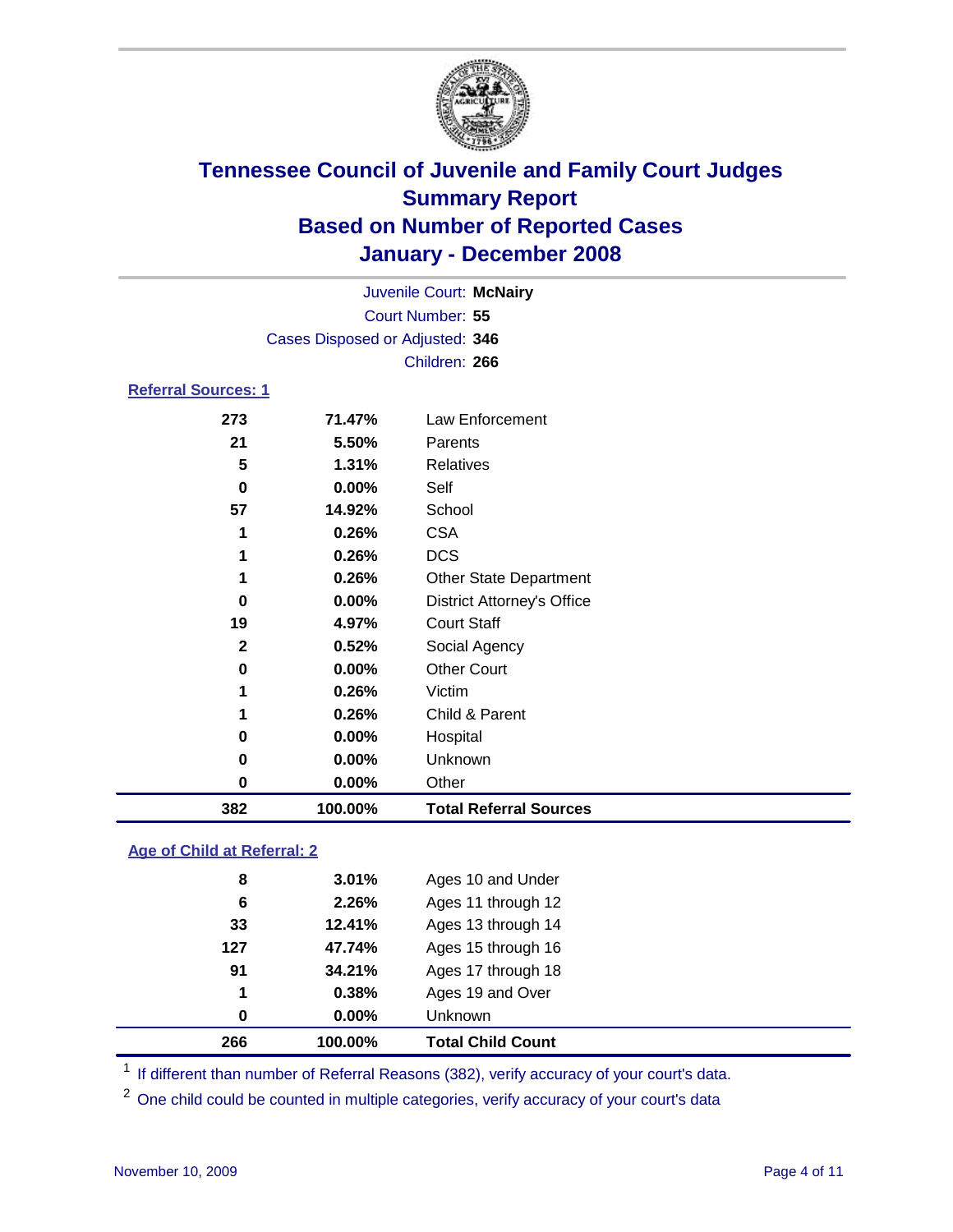

| Juvenile Court: McNairy                 |                                 |                          |  |  |  |  |
|-----------------------------------------|---------------------------------|--------------------------|--|--|--|--|
| Court Number: 55                        |                                 |                          |  |  |  |  |
|                                         | Cases Disposed or Adjusted: 346 |                          |  |  |  |  |
|                                         |                                 | Children: 266            |  |  |  |  |
| Sex of Child: 1                         |                                 |                          |  |  |  |  |
| 174                                     | 65.41%                          | Male                     |  |  |  |  |
| 92                                      | 34.59%                          | Female                   |  |  |  |  |
| $\bf{0}$                                | 0.00%                           | Unknown                  |  |  |  |  |
| 266                                     | 100.00%                         | <b>Total Child Count</b> |  |  |  |  |
| Race of Child: 1                        |                                 |                          |  |  |  |  |
| 214                                     | 80.45%                          | White                    |  |  |  |  |
| 44                                      | 16.54%                          | African American         |  |  |  |  |
| 0                                       | 0.00%                           | Native American          |  |  |  |  |
| $\bf{0}$                                | 0.00%                           | Asian                    |  |  |  |  |
| 6                                       | 2.26%                           | Mixed                    |  |  |  |  |
| $\mathbf 2$                             | 0.75%                           | Unknown                  |  |  |  |  |
| 266                                     | 100.00%                         | <b>Total Child Count</b> |  |  |  |  |
| <b>Hispanic Origin: 1</b>               |                                 |                          |  |  |  |  |
| 12                                      | 4.51%                           | Yes                      |  |  |  |  |
| 238                                     | 89.47%                          | <b>No</b>                |  |  |  |  |
| 16                                      | 6.02%                           | Unknown                  |  |  |  |  |
| 266                                     | 100.00%                         | <b>Total Child Count</b> |  |  |  |  |
| <b>School Enrollment of Children: 1</b> |                                 |                          |  |  |  |  |
| 225                                     | 84.59%                          | Yes                      |  |  |  |  |
| 12                                      | 4.51%                           | No                       |  |  |  |  |
| 29                                      | 10.90%                          | Unknown                  |  |  |  |  |
| 266                                     | 100.00%                         | <b>Total Child Count</b> |  |  |  |  |

One child could be counted in multiple categories, verify accuracy of your court's data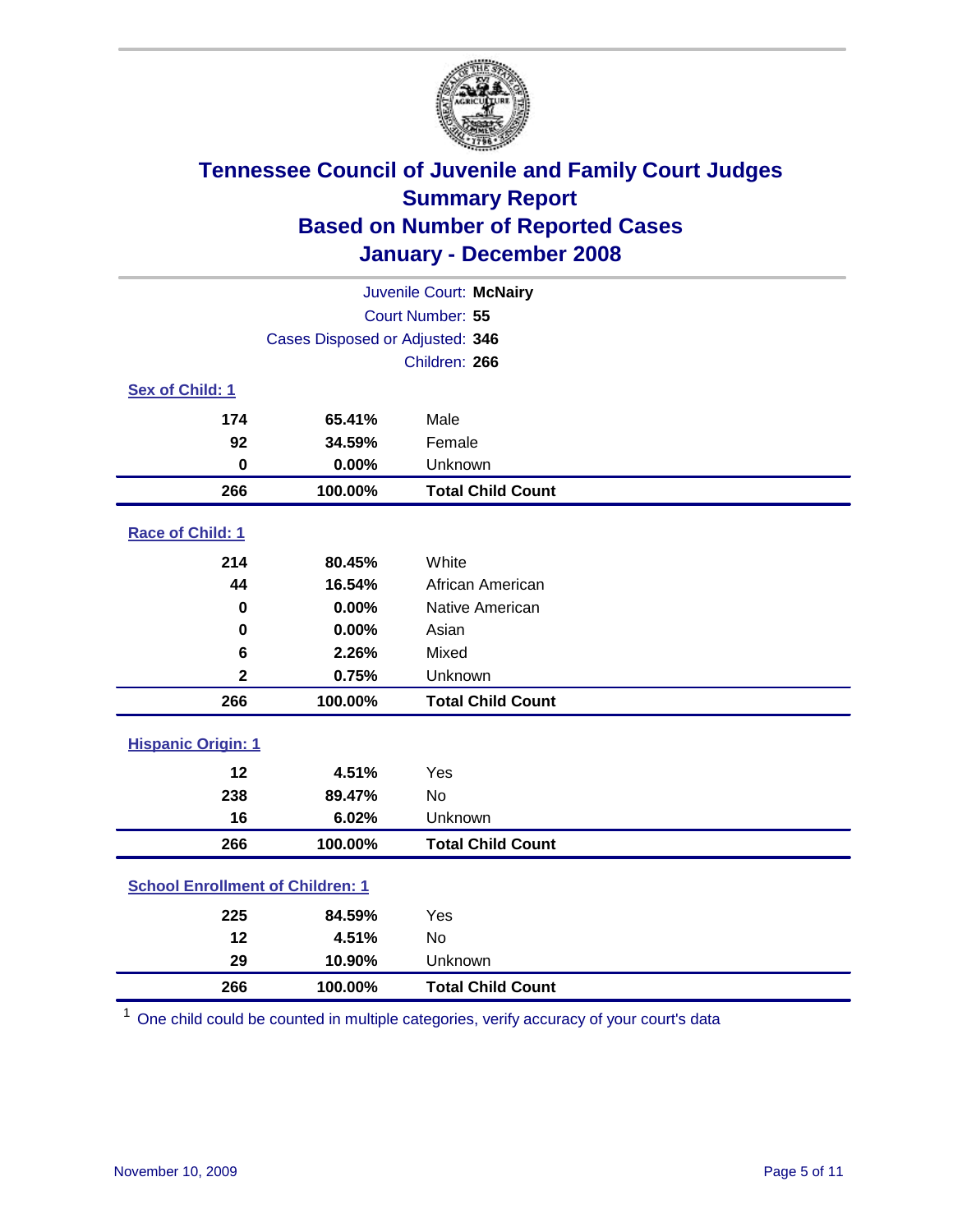

Court Number: **55** Juvenile Court: **McNairy** Cases Disposed or Adjusted: **346** Children: **266**

#### **Living Arrangement of Child at Time of Referral: 1**

| 266          | 100.00% | <b>Total Child Count</b>     |
|--------------|---------|------------------------------|
| 2            | 0.75%   | Other                        |
| 21           | 7.89%   | Unknown                      |
| 2            | 0.75%   | Independent                  |
| 0            | 0.00%   | In an Institution            |
| 3            | 1.13%   | In a Residential Center      |
| 4            | 1.50%   | In a Group Home              |
| $\mathbf{2}$ | 0.75%   | With Foster Family           |
| 3            | 1.13%   | With Adoptive Parents        |
| 21           | 7.89%   | <b>With Relatives</b>        |
| 22           | 8.27%   | <b>With Father</b>           |
| 129          | 48.50%  | With Mother                  |
| 5            | 1.88%   | With Mother and Stepfather   |
| 6            | 2.26%   | With Father and Stepmother   |
| 46           | 17.29%  | With Both Biological Parents |

#### **Type of Detention: 2**

| 346 | 100.00% | <b>Total Detention Count</b> |
|-----|---------|------------------------------|
| 0   | 0.00%   | Other                        |
| 1   | 0.29%   | Does Not Apply               |
| 0   | 0.00%   | Unknown                      |
| 0   | 0.00%   | <b>Psychiatric Hospital</b>  |
| 0   | 0.00%   | Jail - No Separation         |
| 0   | 0.00%   | Jail - Partial Separation    |
| 0   | 0.00%   | Jail - Complete Separation   |
| 1   | 0.29%   | Juvenile Detention Facility  |
| 344 | 99.42%  | Non-Secure Placement         |
|     |         |                              |

<sup>1</sup> One child could be counted in multiple categories, verify accuracy of your court's data

<sup>2</sup> If different than number of Cases (346) verify accuracy of your court's data.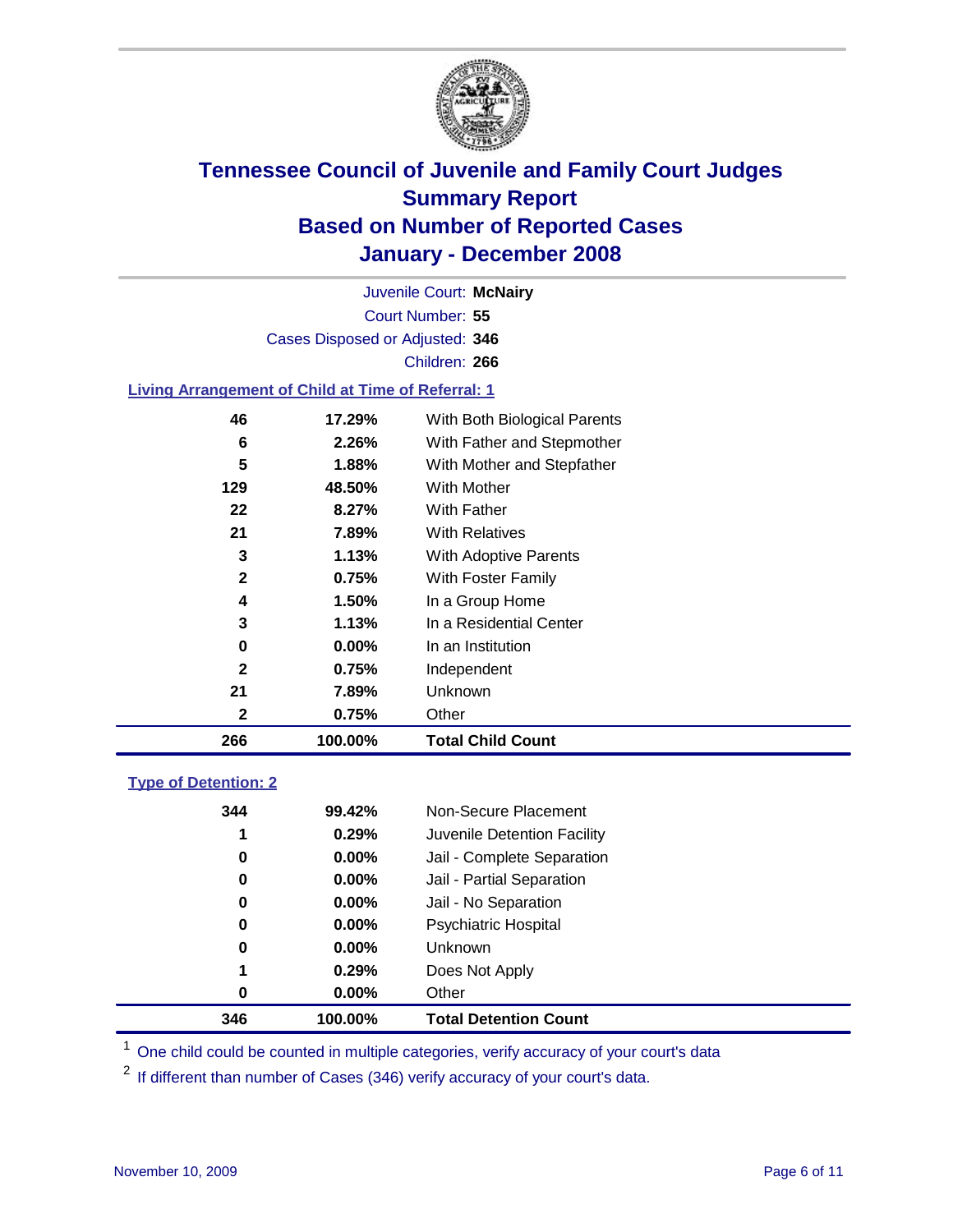

|                                                    |                                 | Juvenile Court: McNairy              |  |  |  |  |
|----------------------------------------------------|---------------------------------|--------------------------------------|--|--|--|--|
|                                                    |                                 | Court Number: 55                     |  |  |  |  |
|                                                    | Cases Disposed or Adjusted: 346 |                                      |  |  |  |  |
|                                                    |                                 | Children: 266                        |  |  |  |  |
| <b>Placement After Secure Detention Hearing: 1</b> |                                 |                                      |  |  |  |  |
| 339                                                | 97.98%                          | Returned to Prior Living Arrangement |  |  |  |  |
| 0                                                  | 0.00%                           | Juvenile Detention Facility          |  |  |  |  |
| $\bf{0}$                                           | 0.00%                           | Jail                                 |  |  |  |  |
| $\mathbf{2}$                                       | 0.58%                           | Shelter / Group Home                 |  |  |  |  |
| 0                                                  | 0.00%                           | <b>Foster Family Home</b>            |  |  |  |  |
| 1                                                  | 0.29%                           | Psychiatric Hospital                 |  |  |  |  |
|                                                    | 0.29%                           | Unknown                              |  |  |  |  |
|                                                    | 0.29%                           | Does Not Apply                       |  |  |  |  |
| $\mathbf 2$                                        | 0.58%                           | Other                                |  |  |  |  |
| 346                                                | 100.00%                         | <b>Total Placement Count</b>         |  |  |  |  |
| <b>Intake Actions: 2</b>                           |                                 |                                      |  |  |  |  |
| 322                                                | 84.29%                          | <b>Petition Filed</b>                |  |  |  |  |
| $\bf{0}$                                           | 0.00%                           | <b>Motion Filed</b>                  |  |  |  |  |
| 50                                                 | 13.09%                          | <b>Citation Processed</b>            |  |  |  |  |
| 0                                                  | 0.00%                           | Notification of Paternity Processed  |  |  |  |  |
| 3                                                  | 0.79%                           | Scheduling of Judicial Review        |  |  |  |  |
| $\mathbf 2$                                        | 0.52%                           | Scheduling of Administrative Review  |  |  |  |  |
| 1                                                  | 0.26%                           | Scheduling of Foster Care Review     |  |  |  |  |
|                                                    | 0.26%                           | Unknown                              |  |  |  |  |
| 2                                                  | 0.52%                           | Does Not Apply                       |  |  |  |  |
| 1                                                  | 0.26%                           | Other                                |  |  |  |  |
| 382                                                | 100.00%                         | <b>Total Intake Count</b>            |  |  |  |  |

<sup>1</sup> If different than number of Cases (346) verify accuracy of your court's data.

<sup>2</sup> If different than number of Referral Reasons (382), verify accuracy of your court's data.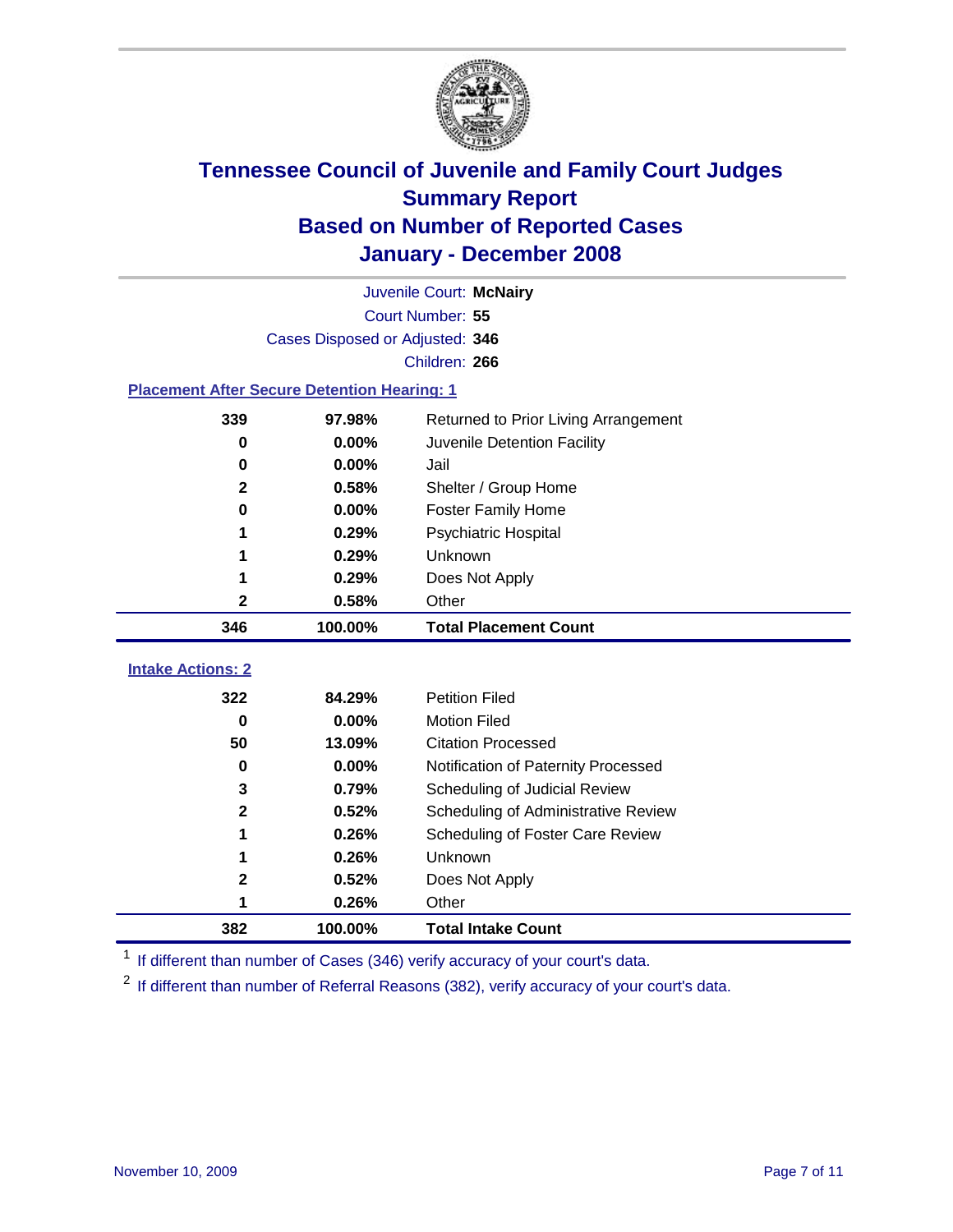

Court Number: **55** Juvenile Court: **McNairy** Cases Disposed or Adjusted: **346** Children: **266**

#### **Last Grade Completed by Child: 1**

| 266          | 100.00% | <b>Total Child Count</b> |
|--------------|---------|--------------------------|
| 9            | 3.38%   | Other                    |
| 52           | 19.55%  | Unknown                  |
|              | 0.38%   | Never Attended School    |
| $\mathbf 2$  | 0.75%   | Graduated                |
| 6            | 2.26%   | <b>GED</b>               |
| $\mathbf{2}$ | 0.75%   | Non-Graded Special Ed    |
| 7            | 2.63%   | 12th Grade               |
| 30           | 11.28%  | 11th Grade               |
| 68           | 25.56%  | 10th Grade               |
| 40           | 15.04%  | 9th Grade                |
| 19           | 7.14%   | 8th Grade                |
| 14           | 5.26%   | 7th Grade                |
| 9            | 3.38%   | 6th Grade                |
| 4            | 1.50%   | 5th Grade                |
| 0            | 0.00%   | 4th Grade                |
| 0            | 0.00%   | 3rd Grade                |
| 0            | 0.00%   | 2nd Grade                |
| 3            | 1.13%   | 1st Grade                |
| 0            | 0.00%   | Kindergarten             |
| 0            | 0.00%   | Preschool                |
| $\bf{0}$     | 0.00%   | Too Young for School     |

### **Enrolled in Special Education: 1**

| 266 | 100.00% | <b>Total Child Count</b> |  |
|-----|---------|--------------------------|--|
| 131 | 49.25%  | Unknown                  |  |
| 87  | 32.71%  | No                       |  |
| 48  | 18.05%  | Yes                      |  |

<sup>1</sup> One child could be counted in multiple categories, verify accuracy of your court's data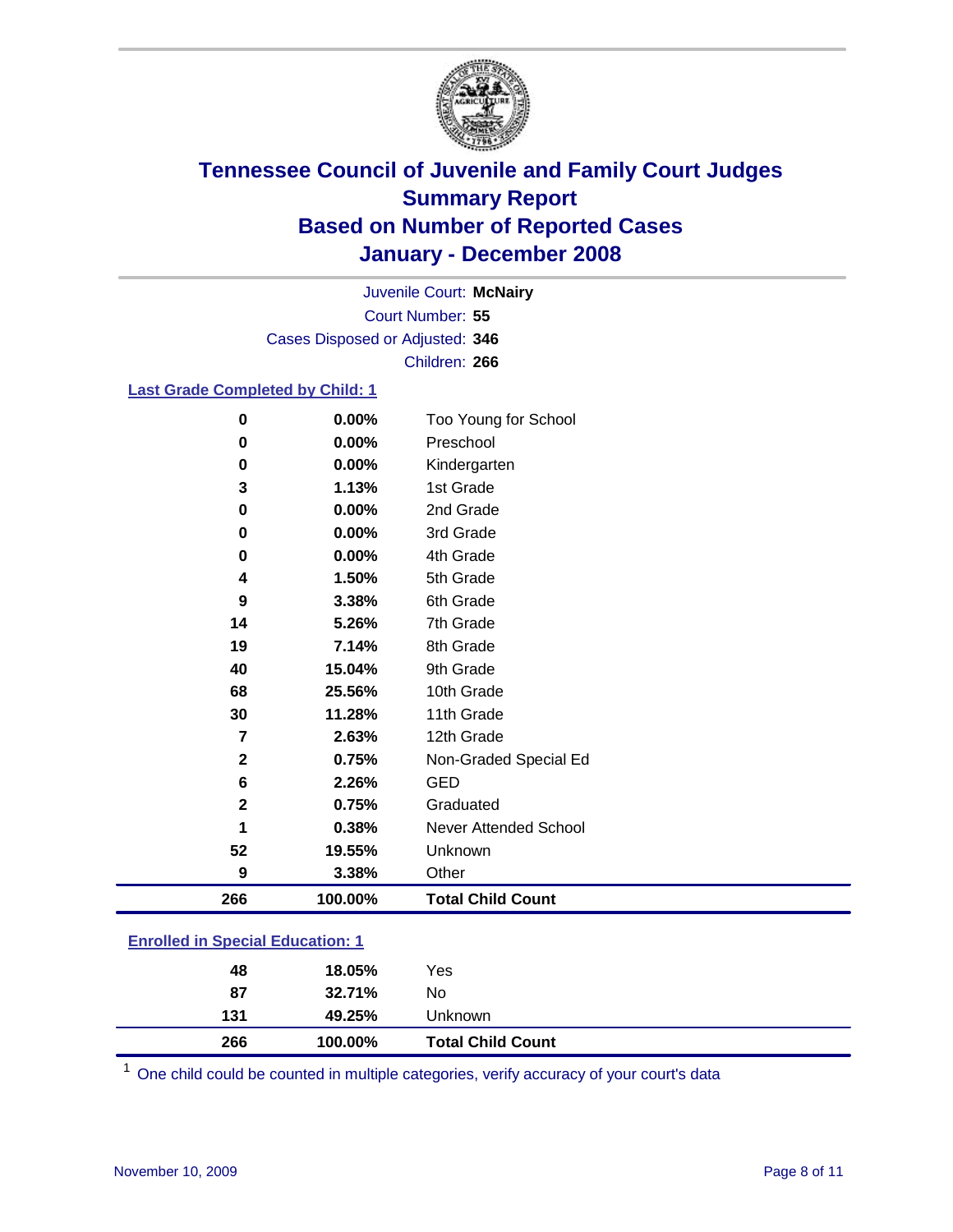

|                              |                                 | Juvenile Court: McNairy   |  |  |
|------------------------------|---------------------------------|---------------------------|--|--|
| Court Number: 55             |                                 |                           |  |  |
|                              | Cases Disposed or Adjusted: 346 |                           |  |  |
|                              |                                 | Children: 266             |  |  |
| <b>Action Executed By: 1</b> |                                 |                           |  |  |
| 370                          | 96.86%                          | Judge                     |  |  |
| $\mathbf{2}$                 | 0.52%                           | Referee                   |  |  |
| 9                            | 2.36%                           | <b>YSO</b>                |  |  |
| 1                            | 0.26%                           | Other                     |  |  |
| 0                            | $0.00\%$                        | Unknown                   |  |  |
| 382                          | 100.00%                         | <b>Total Action Count</b> |  |  |

### **Formal / Informal Actions: 1**

| 91           | 23.82%   | Dismissed                                        |
|--------------|----------|--------------------------------------------------|
| 0            | $0.00\%$ | Retired / Nolle Prosequi                         |
| 171          | 44.76%   | <b>Complaint Substantiated Delinquent</b>        |
| 100          | 26.18%   | <b>Complaint Substantiated Status Offender</b>   |
| 2            | 0.52%    | <b>Complaint Substantiated Dependent/Neglect</b> |
| 0            | 0.00%    | <b>Complaint Substantiated Abused</b>            |
| 0            | $0.00\%$ | <b>Complaint Substantiated Mentally III</b>      |
| 9            | 2.36%    | Informal Adjustment                              |
| 1            | 0.26%    | <b>Pretrial Diversion</b>                        |
| 0            | $0.00\%$ | <b>Transfer to Adult Court Hearing</b>           |
| 0            | $0.00\%$ | Charges Cleared by Transfer to Adult Court       |
| 2            | 0.52%    | Special Proceeding                               |
| 1            | 0.26%    | <b>Review Concluded</b>                          |
| 3            | 0.79%    | Case Held Open                                   |
| $\mathbf{2}$ | 0.52%    | Other                                            |
| 0            | $0.00\%$ | Unknown                                          |
| 382          | 100.00%  | <b>Total Action Count</b>                        |

<sup>1</sup> If different than number of Referral Reasons (382), verify accuracy of your court's data.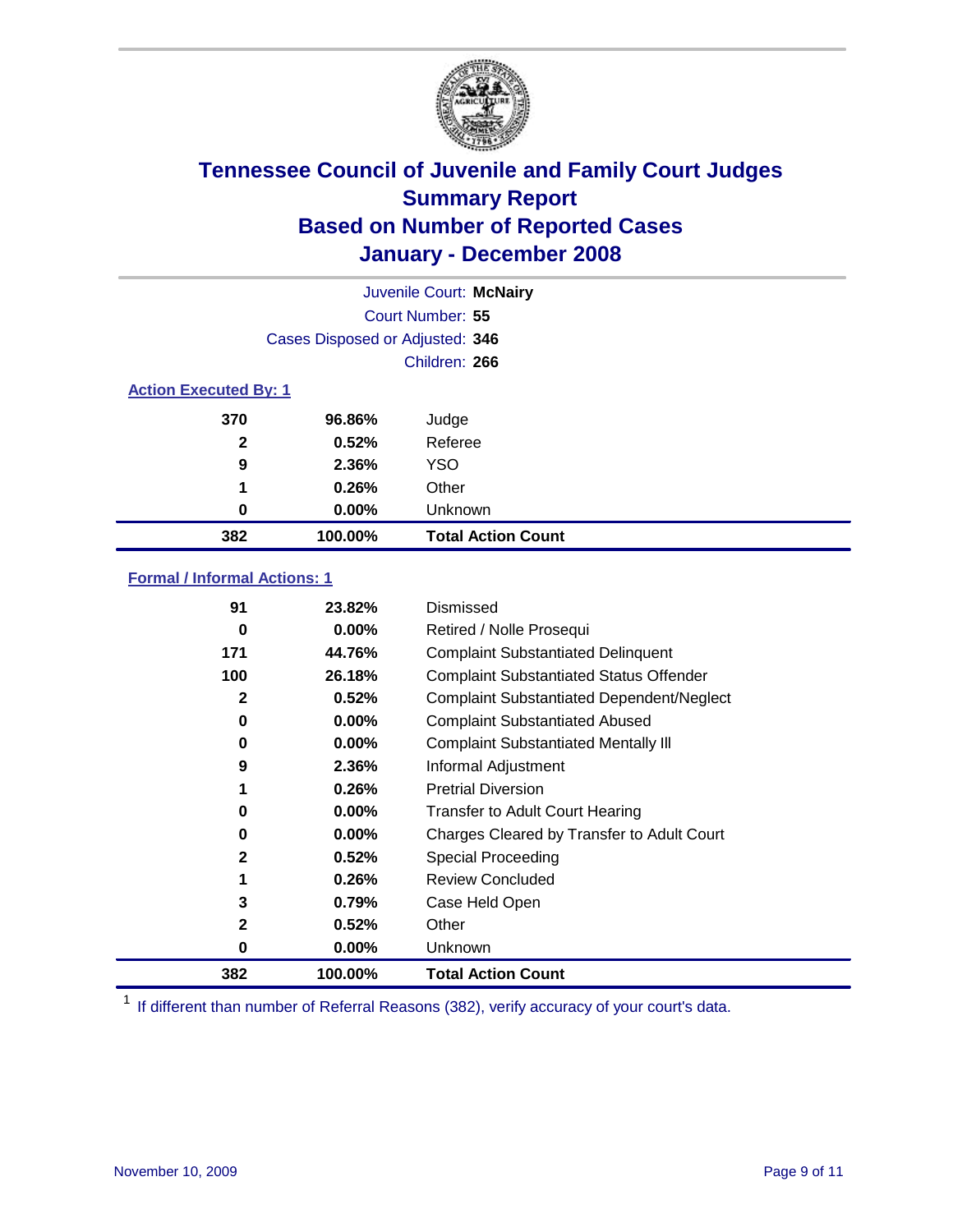

|                       |                                 | Juvenile Court: McNairy                               |
|-----------------------|---------------------------------|-------------------------------------------------------|
|                       |                                 | Court Number: 55                                      |
|                       | Cases Disposed or Adjusted: 346 |                                                       |
|                       |                                 | Children: 266                                         |
| <b>Case Outcomes:</b> |                                 | There can be multiple outcomes for one child or case. |
| 83                    | 12.95%                          | <b>Case Dismissed</b>                                 |
| 1                     | 0.16%                           | Case Retired or Nolle Prosequi                        |
| 5                     | 0.78%                           | Warned / Counseled                                    |
| 11                    | 1.72%                           | Held Open For Review                                  |
| 18                    | 2.81%                           | Supervision / Probation to Juvenile Court             |
| 6                     | 0.94%                           | <b>Probation to Parents</b>                           |
| 0                     | 0.00%                           | Referral to Another Entity for Supervision / Service  |
| 15                    | 2.34%                           | Referred for Mental Health Counseling                 |
| 24                    | 3.74%                           | Referred for Alcohol and Drug Counseling              |
| 2                     | 0.31%                           | <b>Referred to Alternative School</b>                 |
| 0                     | 0.00%                           | Referred to Private Child Agency                      |
| 65                    | 10.14%                          | Referred to Defensive Driving School                  |
| 0                     | 0.00%                           | Referred to Alcohol Safety School                     |
| 1                     | 0.16%                           | Referred to Juvenile Court Education-Based Program    |
| 12                    | 1.87%                           | Driver's License Held Informally                      |
| 1                     | 0.16%                           | <b>Voluntary Placement with DMHMR</b>                 |
| 0                     | 0.00%                           | <b>Private Mental Health Placement</b>                |
| 0                     | 0.00%                           | <b>Private MR Placement</b>                           |
| 1                     | 0.16%                           | Placement with City/County Agency/Facility            |
| 0                     | 0.00%                           | Placement with Relative / Other Individual            |
| 43                    | 6.71%                           | Fine                                                  |
| 83                    | 12.95%                          | <b>Public Service</b>                                 |
| 23                    | 3.59%                           | Restitution                                           |
| 0                     | 0.00%                           | <b>Runaway Returned</b>                               |
| 11                    | 1.72%                           | No Contact Order                                      |
| 1                     | 0.16%                           | Injunction Other than No Contact Order                |
| 8                     | 1.25%                           | <b>House Arrest</b>                                   |
| 38                    | 5.93%                           | <b>Court Defined Curfew</b>                           |
| 1                     | 0.16%                           | Dismissed from Informal Adjustment                    |
| 0                     | 0.00%                           | <b>Dismissed from Pretrial Diversion</b>              |
| 0                     | 0.00%                           | <b>Released from Probation</b>                        |
| 0                     | 0.00%                           | <b>Transferred to Adult Court</b>                     |
| 0                     | 0.00%                           | <b>DMHMR Involuntary Commitment</b>                   |